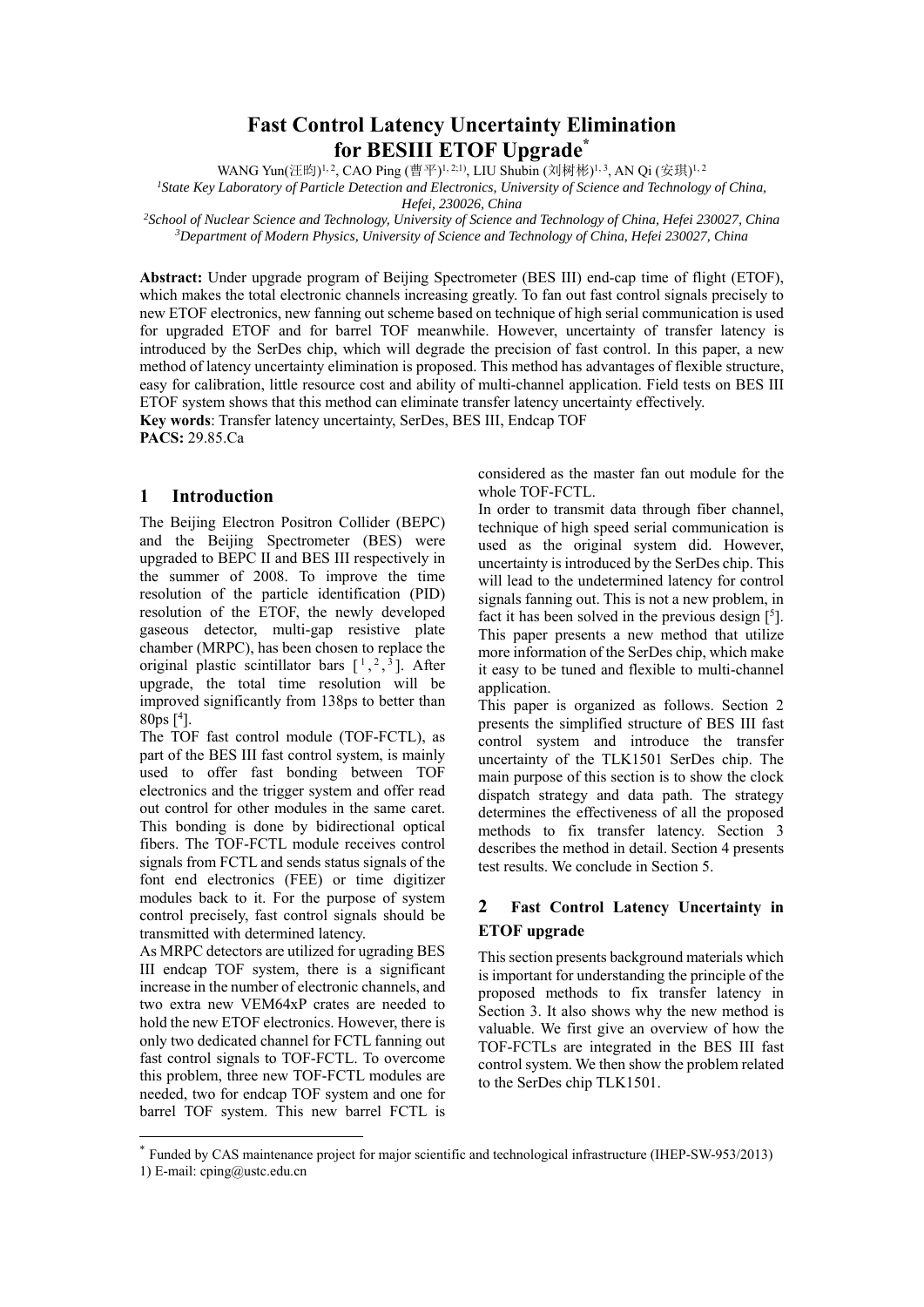#### **2.1 Structure after upgrade**

Fig. 1 shows how the TOF-FCTLs are integrated into the BES III fast control system. The FCTL represents the main fast control module in the BES III trigger system. It fans out five fiber channels totally, each one is dedicated for one sub-detector system. These channels are all bidirectional. We note the direction from FCTL to sub-detector system as downstream, the opposite as upstream. The downstream signals are the same for all channels, they are control signals like the first level trigger (L1), fiber reset (FRST) and so on. These signals are timing critical. They should be transferred with fixed latency. The upstream signals are status signals of each related sub-detector systems. The status signals are level sensitive and not critical, the only requirement is to be transferred correctly. FCDB represents fast control doctor board, it services sub-detector systems other than TOF.



Fig. 1 TOF-FCTLs in the fast control system The blue dash curve means TOF-FCTL2 will use the output of TOF-FCTL1 in the future.

As for the clock dispatch topology, the main clock module in the TOF 3rd floor VME crate receives the 499.8MHz RF clock from the accelerator, and do frequency divide by a factor of 12 with fixed phase relationship to generate the 41.66MHz clock for the whole BES III electronics $[6]$ . We reference the 41.66MHz clock as the global clock, and 24ns as the period of it for simplicity. We also note the global clock output of the TOF main clock module as the level one global clock, and with one stage of fiber fan out, the level add one. BES III electronics utilize global synchronous clock with tree like topology and with no phase align between each fan out stage. By the clock level conversion, it's easy to identify clock phase shift between each level. In this conversion, TOF-FCTL2~4 and FCTL work in level 2 global clock while TOF-FCTL1 works in level 1 and FCDBs work in level 3.

#### **2.2 Problems introduced by SerDes**

The original system use TLK1501  $\lceil$ <sup>7</sup> as the SerDes chip, for compatibility it is again used in the upgrade program. For SerDes chip to work well, it needs a reference clock. At the receive side it also generates a recovery clock, which is synchronous with the recovery data. In the BES III situation, the reference clock is the global clock for both upstream side and downstream side. As for recovery clock generation, it works like a frequency divider. As well know, when divide a clock to get a low frequency one, it will have multiple possible phases. For example, divide by 20 get 20 possible phases, each one is separated by twentieth of the rx\_clk period. Take care, it's possibility, not unstable. For the SerDes, if it always generates the rising edge of the recovery clock at the rising edge of the fixed bit position in a parallel symbol, the phase of it will be fixed. Some SerDes provide a clock-slip circuits to cooperate with word alignment circuits to generate fixed recovery clock phase  $\lceil \sqrt[8]{\cdot} \rceil$ . For TLK1501 it doesn't have such a feature, it only utilize the byte order in the 16bits symbol, so it generate 10 phases. The measured results of this



Fig. 2 phase relationship between reference clock and recovery clock.

As Fig. 2 shows, there are 10 possible phases of the recovery clock compared to reference clock. These ten phases are successive, and the space of the two adjacent one is 1.2ns. This means that the phase difference between the first phase and the last phase is 10.8ns. It's also easy to see that the global clock level at both sides and the fiber length will cause a phase shift of the uncertainty region.

For the recovered data is synchronous with the rx\_clk, the TOF-FCTL must re-synchronous the recovered data to reference clock. This resynchronous process must be well designed. It should sample the recovery data in the stable region.

As the fig. 1 depicts that the four TOF-FCTLs work in three global clock level. Even after make all the fibers same length, at least three parameters should be measured. The measured must be down in the field to relate to the real condition. But the original system is always in use makes the field test more difficulty. At the same time, the design are implemented in the field programmable gate array (FPGA), it contains all the logic units in a box, which let the direct test hard. All these conditions make the original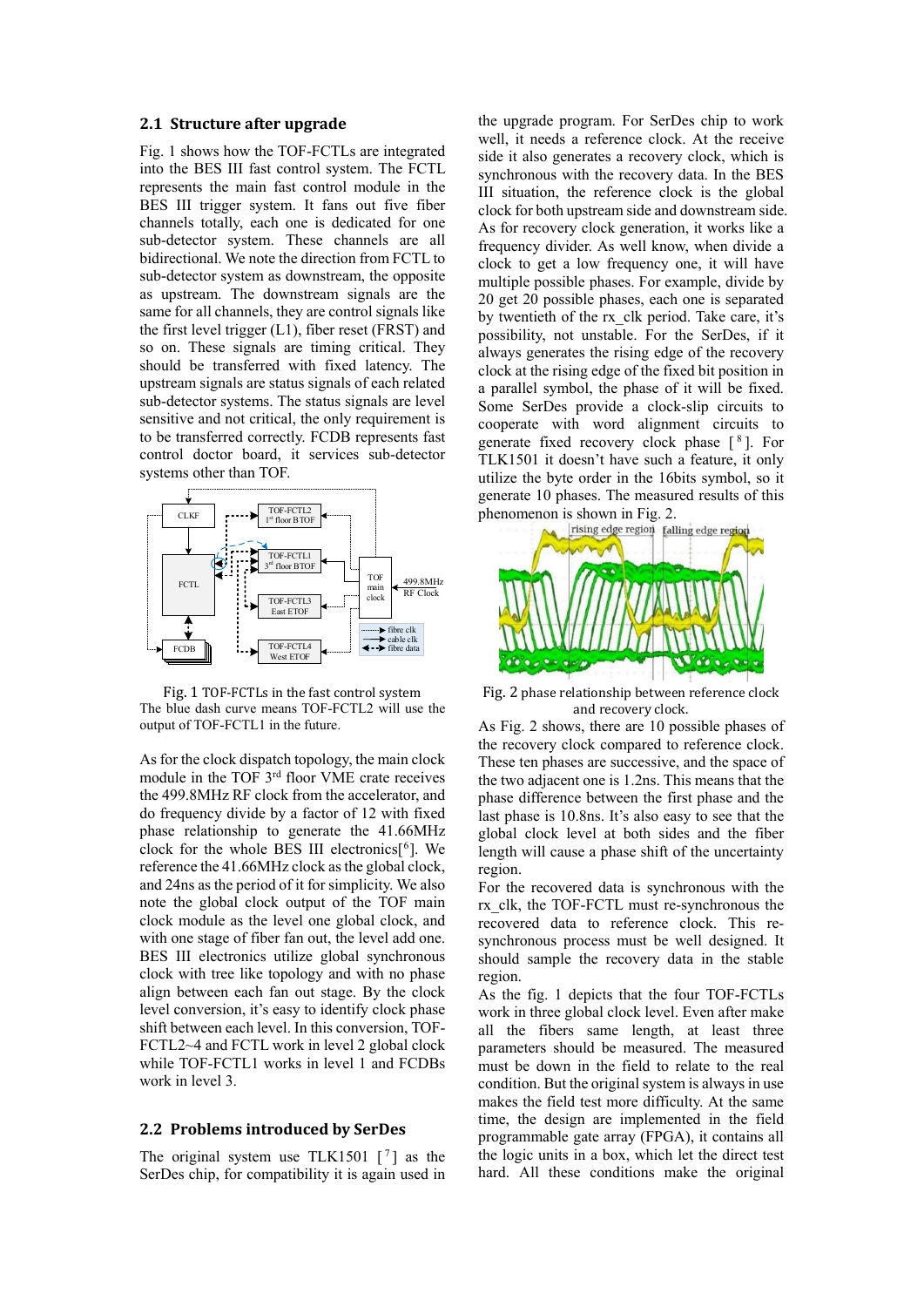proposed methods never suitable as it use hard coded parameters and the filed test with help of oscilloscope is needed. Let the module itself has the ability to do the measurement is important.

#### **3 Uncertainty Elimination**

The original methods [5] only notice the stable window is half cycle, they did not notice that the window is a little larger with a 1.2ns excess value. This means that if we use both edges of reference clock (abbreviated as ref\_clk) to sample the recovery data at the same time, then at least one of them samples at the stable region. Fig. 3 shows the timing graph of it. We first point out that the aligned rx\_data is generated by registering the recovery data by recovery clock (abbreviated as rx clk). The reason for using aligned rx data against recovery data will be shown in the implementation. For now, it can be treated the same as the recovery data except a phase shift.



Fig. 3 Timing graph for elimination principle As Fig. 3 shows, each cycle of rx\_clk has been split into three parts which is referred as cond. P, cond. N and cond. PN respectively. The cond. P represents the envelope of the rising edge region of rx\_clk. The cond. N represents the envelope of the falling edge region of rx\_clk. And the cond. PN represents the remains. In order not to lose the generality, we assume that a shift\_clk which is phase shift of the ref\_clk is used to sample the aligned rx\_data. The relationship between rx\_clk and shift clk determines which edge of the shift clk should be used to sample the aligned rx\_data. We take the position of positive edge of the shift clk as a reference. Then, the choice of sample edge is illustrated in the following list.

- 1) In cond. P. The positive edge of shift clk should sample the aligned rx data.
- 2) In cond. N. The negative edge of shift clk should sample the aligned rx\_data
- 3) In cond. PN. Both edges of shift clk are ok.

So the point is to identify the three conditions. To tell these conditions, a time digitizer is needed. The decision can be made after getting all the possible phases of rx\_clk. For we are measuring phase differences between two synchronous clock, at least two kinds of techniques can be used. One is digital dual mixer time difference (DMTD)  $[^9]$ , the other is the general time to digital converter (TDC). In order to directly tell the third condition

the time measure resolution should be less than 1.2ns. The resolution requirement can be relaxed if the cond. PN is measured indirectly as the span of uncertainty range is known. The new method is designed based on the above discussion. It also takes the clock/data jitter and parallel data skew into consideration. Fig. 4 is the block diagram of it.



The 16 bits wide recovery data is first captured by a group of D-type flip-flops (DFFs). This step is necessary. It has three purposes. Firstly, it transfer the center aligned relationship of recovery data to rx\_clk to edge aligned. Secondly, it expands the stable window of recovery data to one clock cycle. Thirdly, it lets all the 16 bits signals edge aligned. The third condition is guaranteed by constraining the DFFs in a single logic array block (LAB). The aligned recovery data is then sampled by two groups of DFFs, one works on 0° phase, another on opposite. The two groups of sampling DFFs must be constrained together to ensure that the 16bits aligned data are sampled under the same condition. After having constrained them to two adjacent LAB, TimeQuest [10] shows that the data arrival time skew of all the sample DFFs is only a few picoseconds. Finally, one of the sampled data is selected as the stable output data.

The phase of sample clocks (i.e. shift clk) can be controlled by software. A multi-phase clock interpolation technique based TDC  $[11]$  with 3ns bin size is used to help us to make decision. Compared with DMTD solution, it needs very simple control logic and utilize a few resources. The phase differences is in the range of one clock period, so the coarse counter is not needed. The TDC generates 8bits wide thermometer encoded data. The number of bit ones of the TDC output is noted as the measured value for simplicity. Once the phase monitor is enabled it begins to collect statistics of the maximum and minimum value of the phase differences. If the TLK1501 disableenable loop is enabled, it collect under all phases, if not, only one of them is counted. We refer the minimum-maximum value pair as <min, max> in the following section.

The criteria based on the TDC output to select the right samples should be defined. Fig. 5 shows the properties of the TDC. The cycle T has been split into eight parts. If the pulse under test lies in the bright blue dashed area, then two possible values may get. If it lies elsewhere, only one value is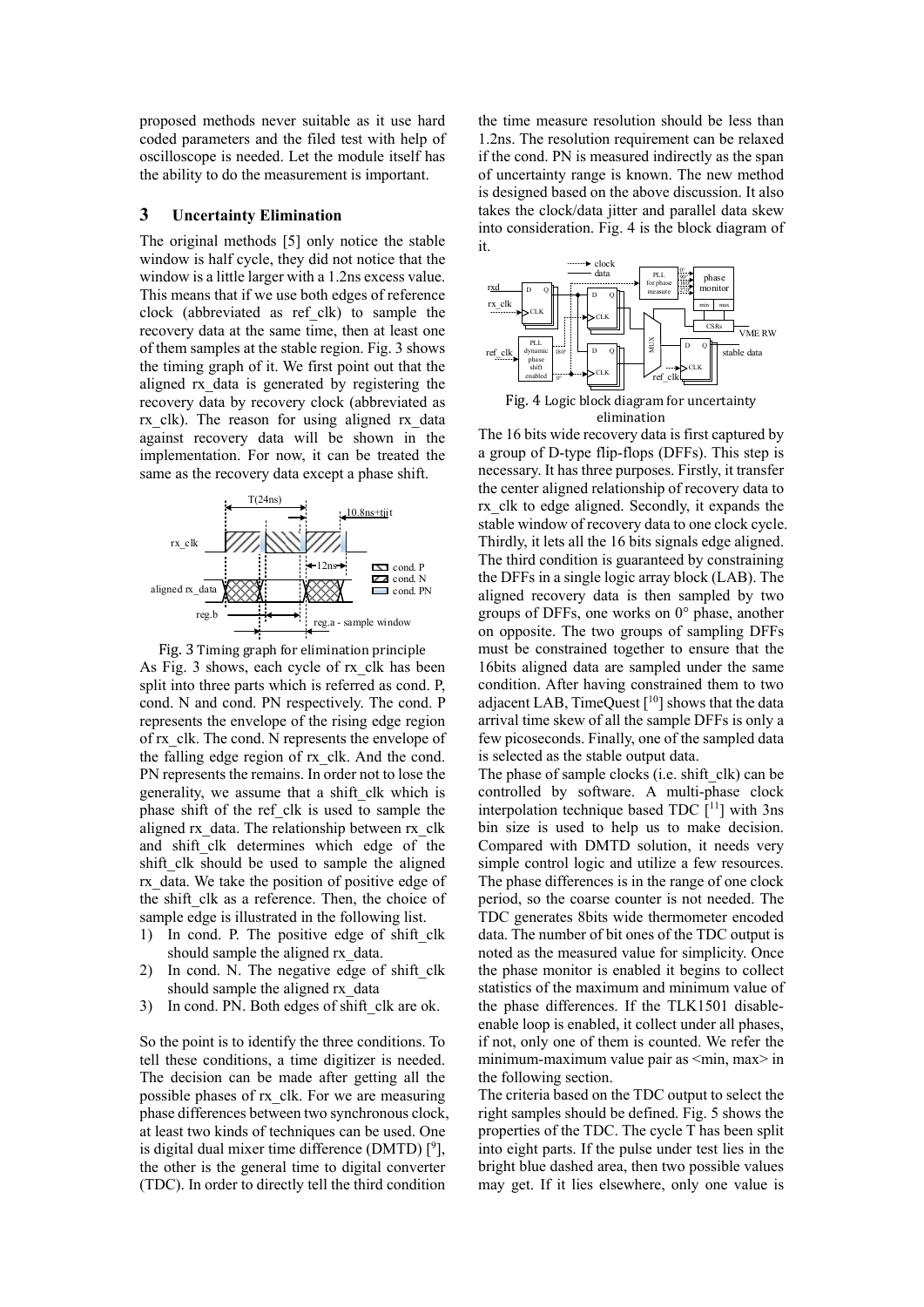gotten. The 300ps value is estimated by experiment. As the TDC collect statics of the phase differences, a measured value  $\leq 0$ ,  $\geq$  means the shift clk lies in the identified region which is shown in Fig. 5. This region is a little wider than cond. P. Thanks to the fact that each part of cond. PN covers 1.2ns, the identified region never touch the cond. N region. This means the criteria has been found. We note it separately as follows:

*A measured TDC value of <0, 7> means use 180° (i.e. negative edge) sample. If not use 0° samples*.



Fig. 5 Characteristics of the TDC

Until now the skew between aligned data with rx clk has been ignored. Even we have constrained the related clocks to global clock tree and DFFs in adjacent LABs. The skew still exists. Because the TDC measure the phases between rx\_clk and shift\_clk, while the shiftl\_clk sample the aligned rx\_data.

The criteria needs to be revised to compensate the skew between rx\_clk and aligned rx\_data. We call this process a calibration process. The core of the calibration process is to find the relationship between the measured results of phase monitor and the transfer latency stability. As there are 16bits parallel data, all bits should be calibrated. The details are shown in the next section.

#### **4 Experiments & Verification**







The FPGA logic of the TOF-FCTL in crate B has been modified to generate the control signals. The control signal pulse width is 4 clock cycles which is the same as FCTL. The delay between two successive control pulses is generated by a seven order linear-feedback shift register (LFSR). In order to accelerate the test speed the minimum delay is 128 clocks. The start point of the transfer loop is used as the trigger source of oscilloscope, and control signal at the end point is compared with it. The latency stability is measured by infinite presentation mode of the oscilloscope.

#### **4.1 Calibration of the criteria**

Firstly, enable the test signal generation. Secondly, enable the TLK1501 disable-enable loop. Then by help of the oscilloscope, the right sample edge is selected. In our test condition, the positive (i.e. 0°) is selected. Thirdly, follow the steps below:

- 1) Shift both the  $0^{\circ}$  and  $180^{\circ}$  clocks  $+200$ ps. Go to step 2.
- 2) Watch the oscilloscope. If the transfer latency becomes unstable, take note of the shift steps, swap the sample edge and increase the swap times (noted as n).
- 3) If  $n < 2$ , then go to step 1. If  $2 \le n < 4$ , then go to step 4. If  $n \geq 4$ , then go to step 5.
- 4) Shift both the 0° and 180° clocks -200ps. Go to step 2.
- 5) Finish.

The outputs of the phase monitor around the swap points were also noted down when we were doing the above five steps.

| Table 1. Tested results of the calibration |
|--------------------------------------------|
|--------------------------------------------|

|    |           |                  |    | SE                     |    |    |    |
|----|-----------|------------------|----|------------------------|----|----|----|
| SP | PM.v      | $\boldsymbol{0}$ |    | 1,3,6,7 2,4,8-11,14,15 | 5  | 12 | 13 |
| .  |           | p                | p  | p                      | p  | p  | p  |
| 6  | 3,7       | p                | p  | p                      | p  | p  | p  |
| 7  | 3,7       | pn               | p  | pn                     | p  | p  | p  |
| 8  | 3, 7      | pn               | p  | pn                     | pn | pn | pn |
| 9  | 3, 7      | pn               | pn |                        | pn | pn | pn |
| 10 | $<$ 4, 7> | pn               | pn |                        |    |    |    |
| 11 | $<$ 4, 7> | pn               |    |                        |    |    |    |
| 12 | $<$ 4, 7> | pn               |    |                        |    |    |    |
| 13 | $<$ 4, 7> | n                |    |                        |    |    |    |
| 14 | <0, 7>    | $\mathbf n$      |    |                        |    |    |    |
| 15 | <0, 7>    | $\mathbf n$      |    |                        |    |    |    |
|    |           | $\mathbf n$      |    |                        |    |    |    |
| 66 | <0, 7>    | $\mathbf n$      |    |                        |    |    |    |
| 67 | <0, 7>    | $\mathbf n$      |    |                        |    |    |    |
| 68 | <0, 7>    | pn               |    |                        |    |    |    |
| 69 | <0, 7>    | pn               |    |                        |    |    |    |
| 70 | <0, 7>    | pn               |    | pn                     |    |    |    |
| 71 | <0, 7>    | pn               |    | pn                     |    | pn |    |
| 72 | <0, 3>    | pn               | pn | p                      | pn | pn | pn |
| 73 | <0, 3>    | p                | pn | p                      | p  | p  | pn |
| 74 | < 0, 4 >  | p                | p  | p                      | p  | p  | p  |
| 75 | < 0, 4 >  | p                | p  | p                      | p  | p  | p  |

The "SP" means the shift steps. The "PM.v" means the output value of phase monitor. The "SE" means the edge that sample the aligned rx\_data with fixed latency. The "n" means negative edge, the "p" means positive edge, the "pn" means both edge are ok, and the "-" means the value not measured. All of the 16bits parallel signals are measured. For the bit 0, the total "pn" range are measured, for other bits, only the boundary conditions are measured. As these bits have same properties, the measure is enough.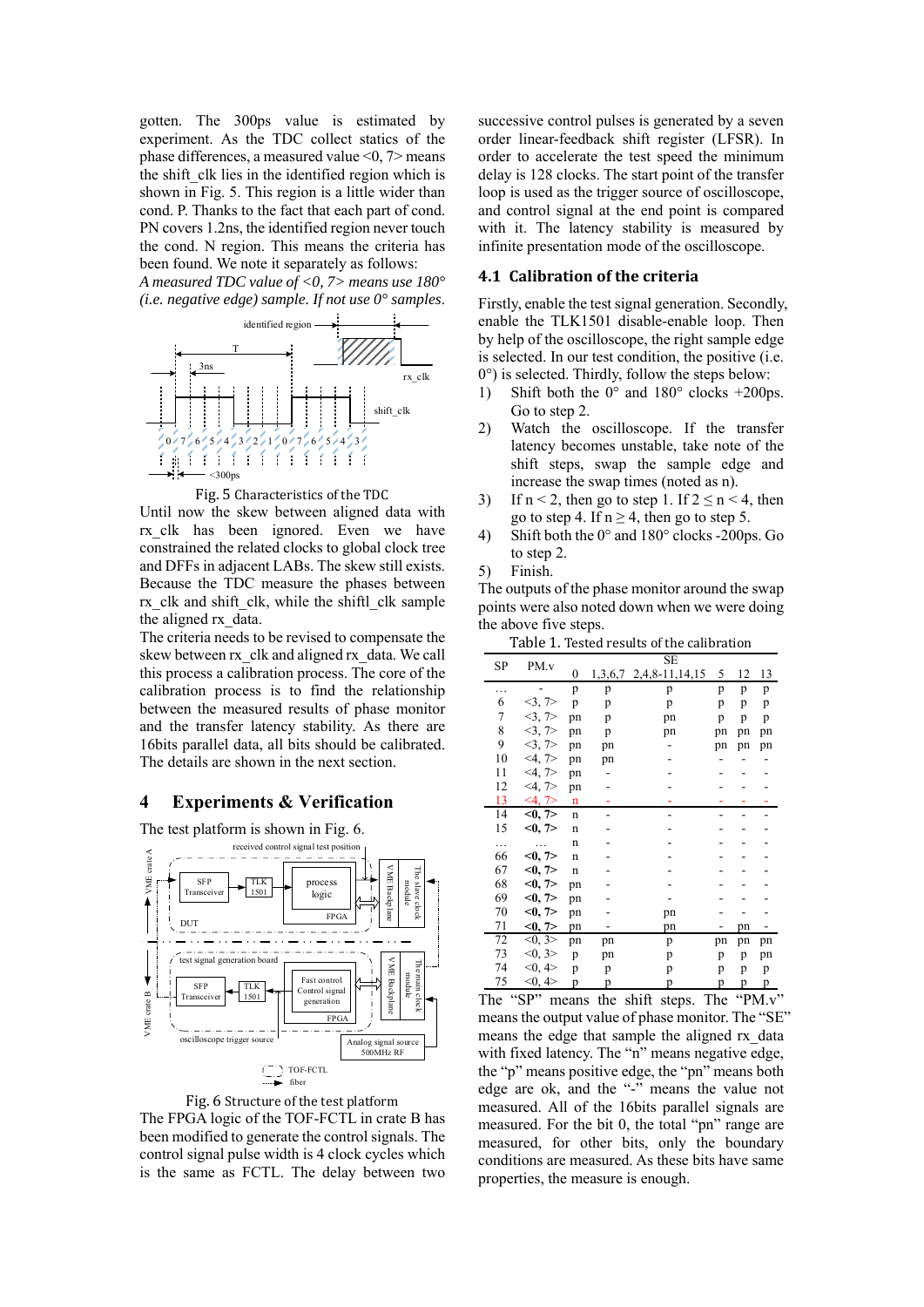The measured results shows that the first half of the criteria is still right, as the negative edge sample is stable in the region which is indicated by <0, 7>. However, the second half is never right. Due to the skew of aligned data to the rx\_clk, the  $\leq 0$ ,  $\geq$  condition does not cover the only "n" useable region. The criteria is refined as follows:

- *1) If the phase monitor measured value is <0, 7>, then use the negative sample.*
- 2) If the phase monitor measured value is  $\langle \cdot | \cdot | \cdot \rangle$ *6>, then use the positive sample.*
- *3) If it's not one of the above two conditions, then shift the shift\_clk to let it be in one of them.*

Constrained by the bin size of TDC, the third conditions in the above list takes about 3ns window. The size can be shrunk if the TDC bin size is decreased. For single channel application which means only one TLK1501 needs to fix transfer latency, after shifting the shift\_clk the criteria 1 is easy to be satisfied. For a multiple channel application, it can be more easily tuned by decreasing the window size of condition 3. The TOF-FCTL is treated as single channel application because only one out of the four channels needs to have fixed latency.

For FPGA application, the process, voltage and temperature (PVT) may lead to problems. As the calibration and sample edge selection are based on individual chip, the process is not the concern. The voltage is usually not the concern too. If the FPGA work in the environment with large temperature fluctuation, then the criteria need to be corrected. For a single channel application, the easiest way is to shift the shift clk until the phase monitor shows value of  $\leq 2$ ,  $5$ , then use the positive edge sample. This make sure that the sample clock sample the data at the middle of the stable window.

#### **4.2 Stability test**

The test should be done on the boundary condition. Two situations have been tested and the bit 0 is used as the reference. One is the shift step of 7, and the "n" is selected, the other is the shift step of 13 and "p" is selected. Each one is tested for about 8 hours.



Fig. 7 Boundary condition of "pn" to "p". The oscilloscope shows no transfer latency

-

uncertainty. Fig. 7 is the screenshot of one of them.

#### **4.3 Field test**



Fig. 8 TOF-FCTL2 under working

For now, all the four new TOF-FCTL boards have been added into the BES III system. And they have run for about a month. It shows that the boards work normally.

### **5 Conclusions**

In this paper, a new method to fix the SerDes transfer latency is proposed. The method is only applicable for the situations where the global clock scheme is used which is the same as the original methods. Compared with the original methods, the new methods has the following advantages:

- 1) No need to use the oscilloscope to do the field test, the parameters can be measured by the module itself with the help of software running on control card.
- 2) For multiple channel application, it use a few resources and more easily to be tuned.
- 3) For application which need enough margin, it can be converted to original method b. As the phase of the shift clk is software configurable, it can work under different condition without modifying the FPGA logic. With the help of the phase monitor, the shift value can be gotten by the software too.

The test results shows the method is correct and stable.

#### **Acknowledgement**

*We gratefully acknowledge Dr. Hongliang Dai, Zhi Wu, Xiaolu Ji, Jingzhou Zhao and other* 

<sup>1 &</sup>quot;\*" means don't care